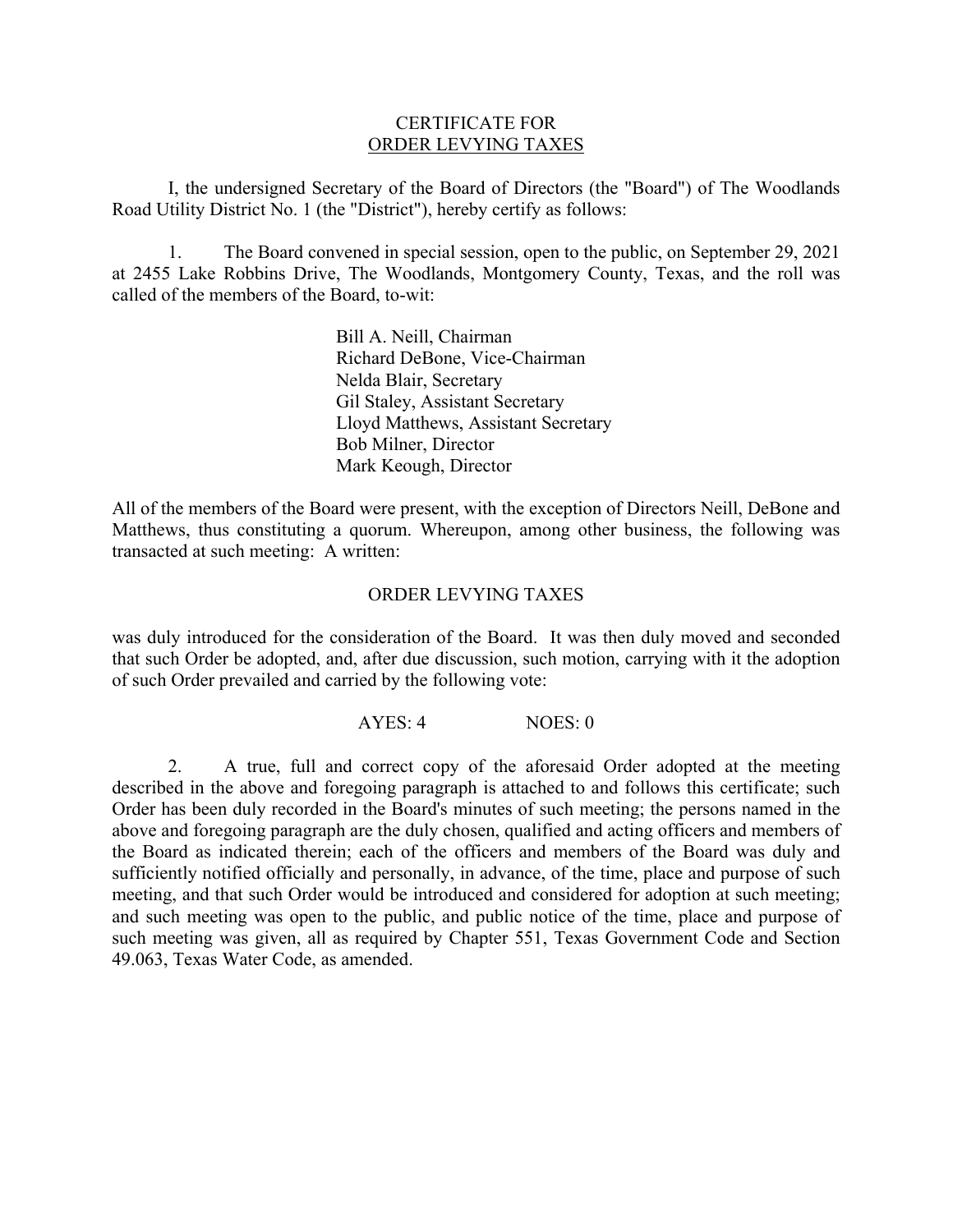SIGNED AND SEALED this 29<sup>th</sup> day of September, 2021.



سنم  $\ddot{\phantom{1}}$ 

Secretary<br>Board of Directors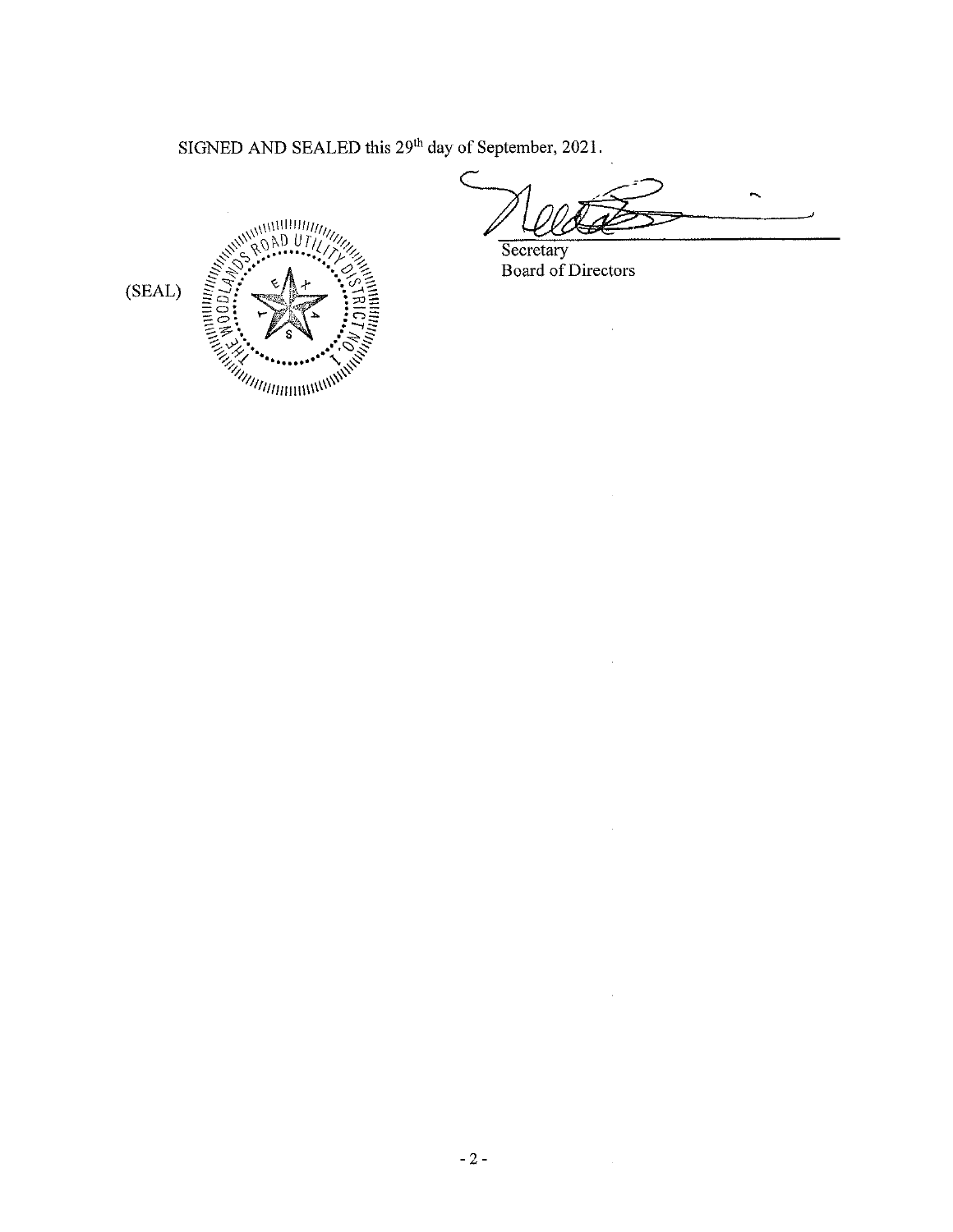## ORDER LEVYING TAXES

WHEREAS, The Woodlands Road Utility District No. 1 (the "District") has bonds outstanding which are payable, in whole or in part, from ad valorem taxes; and

WHEREAS, the resolutions or orders authorizing the issuance of such bonds authorize a levy of an ad valorem tax for the purpose of providing interest and principal payments on such bonds, while any part of said principal or interest remains outstanding and unpaid; and

WHEREAS, the District is authorized to levy a maintenance tax not to exceed \$0.25 per each \$100 of assessed valuation within the District in order to pay operation, maintenance and administrative expenses; and

WHEREAS, it is necessary for the Board of Directors of the District to fix a specific rate of tax to be levied for the tax year 2021, based on the District's tax rolls for 2021, which have been prepared and certified by the Montgomery Central Appraisal District. Now, Therefore;

BE IT ORDERED BY THE BOARD OF DIRECTORS OF THE WOODLANDS ROAD UTILITY DISTRICT NO. 1 THAT:

Section 1: There is hereby levied an ad valorem tax of \$0.16 on each \$100 of assessed valuation of taxable property within the District, for the tax year 2021, for the purpose of providing interest and principal payments on the District's bonds.

Section 2: There is hereby levied an ad valorem maintenance tax of  $$0.02$  on each  $$100$ of assessed valuation of taxable property within the District for the tax year 2021, for the purpose of providing funds for the payment of operation, maintenance and administrative expenses of the District and other purposes as allowed by law. THIS TAX RATE WILL RAISE MORE TAXES FOR MAINTENANCE AND OPERATIONS THAN LAST YEAR'S TAX RATE. THE TAX RATE WILL EFFECTIVELY BE RAISED BY 3.09% AND WILL INCREASE TAXES FOR MAINTENANCE AND OPERATIONS ON A \$100,000 HOME BY APPROXIMATELY  $$0.00.$ 

Section  $3$ : The District's tax assessor-collector is hereby authorized to collect the taxes of the District.

Section 4: The taxes levied hereby shall become due and payable upon the receipt of the tax bill unless otherwise specifically provided by law and shall be paid on or before the 31<sup>st</sup> day of January, 2022. All taxes not paid before February 1, 2022, shall become delinquent on that date, and there shall be added thereto such penalties, interest, court costs, expenses of foreclosure sales, attorneys' fees and other expenses as are provided by law.